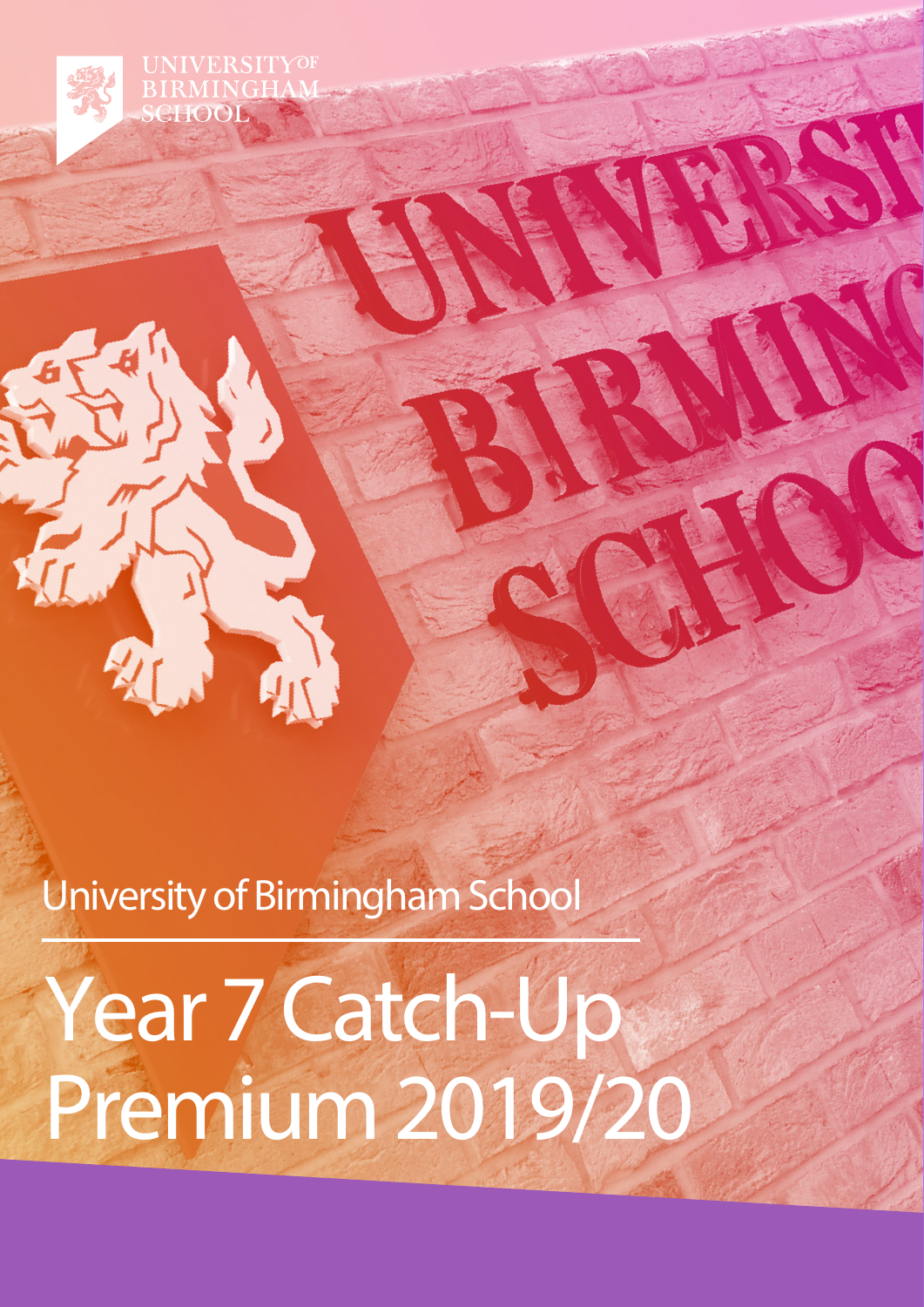# **Year 7 Catch-Up Premium at University of Birmingham School**

#### **The Literacy and Numeracy Catch-up Premium**

University of Birmingham School receives additional funding from the government to support specific students. The literacy and numeracy catchup premium gives additional funding to support year 7 pupils who did not achieve the expected standard in reading or maths at the end of Key Stage 2 (KS2).

In 2019/20, funding has been allocated to schools on the basis that they receive the same overall amount of Year 7 catch-up premium funding they received in 2018 to 2019, adjusted for any change in the number of Year 7 pupils at the school.

In 2018/19 we received  $£7,677$  and in 2019/20, we anticipate receiving £7,677.

## **Identifying Pupils' Needs**

When pupils start at UoB School, we ensure that we know and understand the starting points for their academic progress. We receive data from primary schools and then carry out a baseline test (GL assessments) to understand which pupils need additional support in literacy and numeracy. This allows us to clearly identify the academic barriers pupils are facing in these areas. We then use this funding to implement strategies designed to maximise the progress of these pupils.

## **Literacy and Numeracy Support at UoB School**

Where appropriate, following collation of initial data, pupils are then allocated to specific interventions to support them with English and / or Mathematics. Where significant support is required, pupils will be entered into a nurture group with additional teaching by a primary-school specialist, who will further support their transition from KS2 to KS3.

The School employs a specialist learning coach to work with pupils to improve literacy, and a specialist learning coach to work with pupils to improve numeracy. The school also employs a specialist trained primary school teacher for the literacy and numeracy nurture groups. It is these members of staff who carry out the interventions with identified pupils. Pupils benefit from intensive small group interventions where they are removed from lessons for catch-up support. They are never removed from English or Mathematics lessons.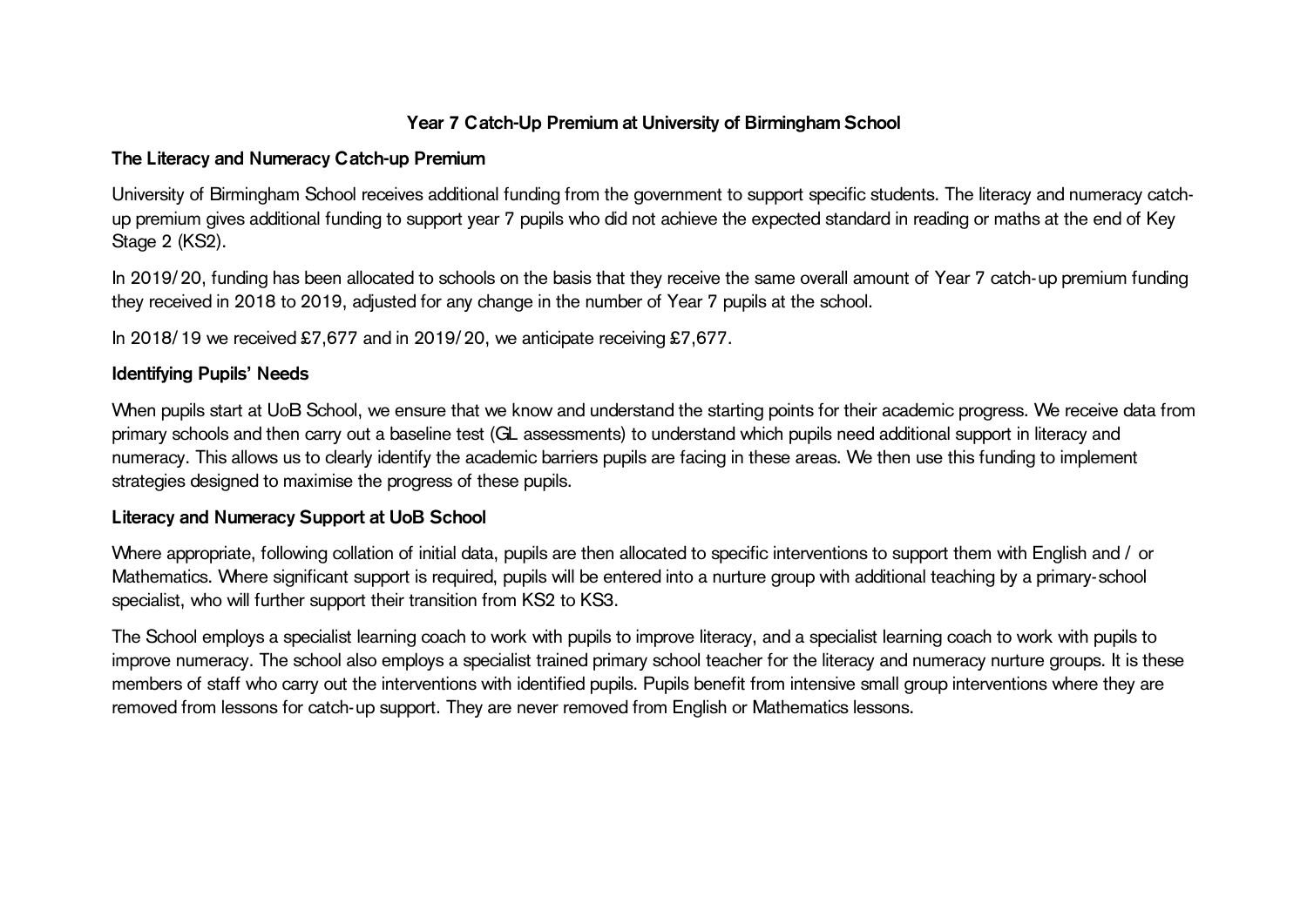## **Planned Expenditure for Catch-up Premium 2019/20**

| Pupils below national standard for reading*:        | 38 |
|-----------------------------------------------------|----|
| Pupils below national standard for mathematics*: 24 |    |
| Pupils below national standard for both*:           | 19 |

\*'Expected standard' equates to a score of ≥100 in KS2 assessments

| <b>Provision</b>               | Intended impact                                               | Cost   |
|--------------------------------|---------------------------------------------------------------|--------|
| Purchase of Lexonik software   | The Lexonik programme will be delivered to those pupils who   | £2,880 |
| package and training for staff | need additional support in literacy via the SENCO and English |        |
|                                | subject team. They will be supported by the literacy learning |        |
|                                | coach. The aim is to improve reading ages through intensive   |        |
|                                | six-week programmes.                                          |        |

#### **Expenditure and Impact of Catch-up Premium 2018/19**

Small group and 1:1 interventions ran each morning in the 'Transition Form' – a group comprising a core of students with other students joining during the week for their specific interventions. Three core strands – Literacy, Numeracy, Social skills – are delivered each morning by the coaching team leads.

Interventions were bespoke to each student and each had individualised targets. The impact of the interventions were monitored by the team on their Impact Logs.

| <b>Provision</b>           | Intended impact                                            | Cost                                |
|----------------------------|------------------------------------------------------------|-------------------------------------|
| Small group intensive      | Personalised needs addressed and targeted.                 | £4,000 (5 hours of intervention per |
| interventions via numeracy | Improved Year 7 numeracy progress for students who did not | week)                               |
| learning coach             | achieve national standards of mathematics at KS2           |                                     |
|                            |                                                            |                                     |